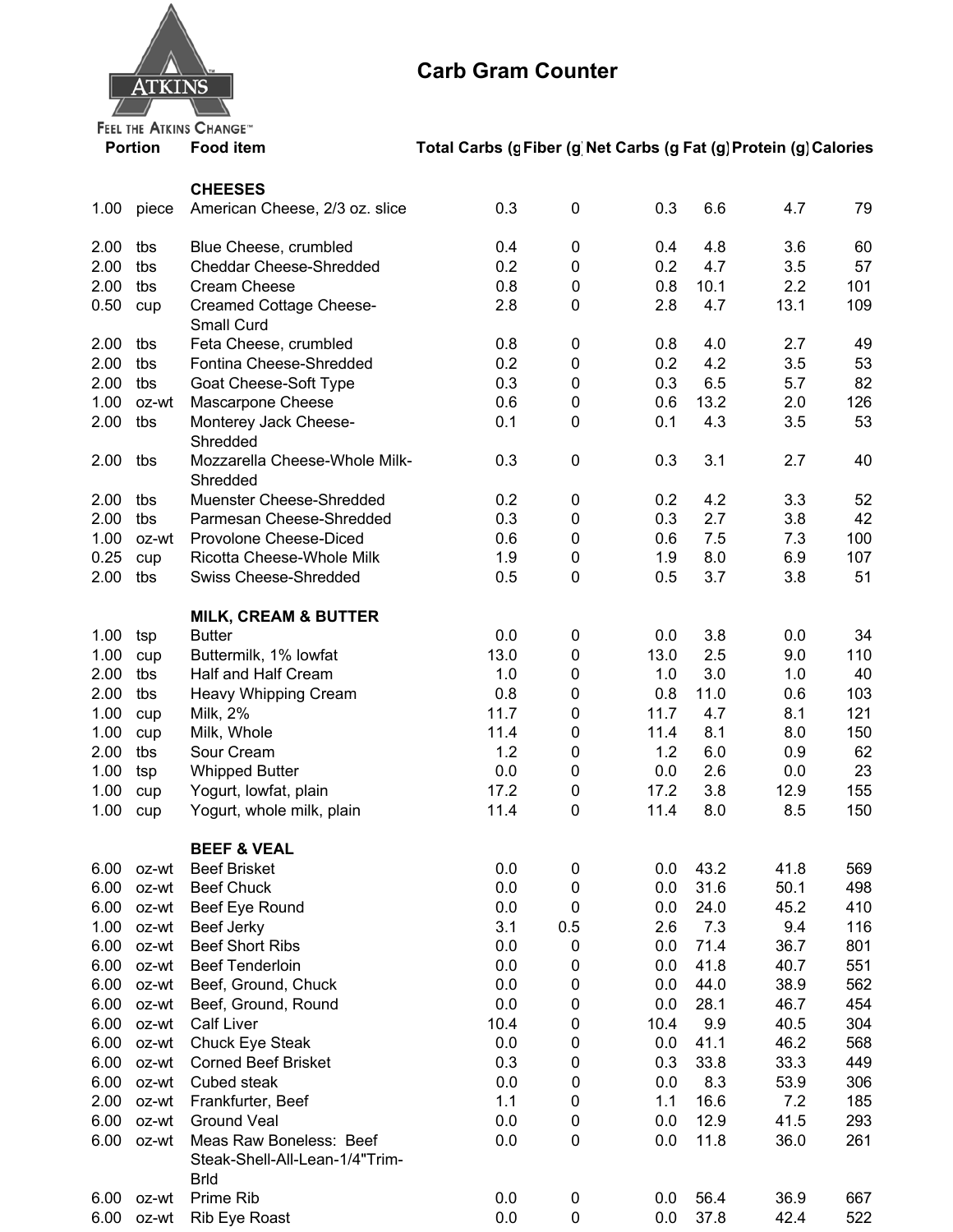| 6.00 | oz-wt | Rib Eye Steak                        | 0.0 | 0      | 0.0 | 19.9 | 47.7 | 383 |
|------|-------|--------------------------------------|-----|--------|-----|------|------|-----|
| 6.00 | oz-wt | Roast Beef, Deli                     | 2.3 | 0      | 2.3 | 5.2  | 34.3 | 193 |
| 6.00 | oz-wt | <b>Shell Steak</b>                   | 0.0 | 0      | 0.0 | 21.3 | 64.9 | 469 |
| 6.00 | oz-wt | Sirloin Steak                        | 0.0 | 0      | 0.0 | 13.6 | 51.7 | 344 |
| 6.00 | oz-wt | <b>Skirt Steak</b>                   | 0.0 | 0      | 0.0 | 54.7 | 61.6 | 758 |
| 6.00 | oz-wt | Top Loin                             | 0.0 | 0      | 0.0 | 12.1 | 51.0 | 327 |
| 6.00 | oz-wt | <b>Top Sirloin</b>                   | 0.0 | 0      | 0.0 | 30.4 | 44.2 | 463 |
| 6.00 | oz-wt | Veal Arm Shoulder                    | 0.0 | 0      | 0.0 | 13.1 | 40.4 | 291 |
| 6.00 | oz-wt | <b>Veal Breast</b>                   | 0.0 | 0      | 0.0 | 33.5 | 39.6 | 472 |
| 6.00 | oz-wt | <b>Veal Cutlet</b>                   | 0.0 | 0      | 0.0 | 30.4 | 53.4 | 502 |
| 6.00 | oz-wt | Veal Loin                            | 0.0 | 0      | 0.0 | 30.4 | 53.4 | 502 |
| 6.00 | oz-wt | Veal Rib Chop                        | 0.0 | 0      | 0.0 | 22.2 | 38.0 | 362 |
| 6.00 | oz-wt | <b>Veal Round Steak</b>              | 0.0 | 0      | 0.0 | 7.0  | 47.6 | 265 |
| 6.00 | oz-wt | <b>Veal Scallops</b>                 | 0.0 | 0      | 0.0 | 6.3  | 52.2 | 279 |
| 6.00 | oz-wt | Veal Shank                           | 0.0 | 0      | 0.0 | 7.9  | 43.4 | 256 |
| 6.00 | oz-wt | <b>Veal Stew Meat</b>                | 0.0 | 0      | 0.0 | 13.4 | 40.2 | 292 |
|      |       |                                      |     |        |     |      |      |     |
|      |       | <b>LAMB</b>                          |     |        |     |      |      |     |
| 6.00 | oz-wt | <b>Ground Lamb</b>                   | 0.0 | 0      | 0.0 | 30.3 | 38.2 | 436 |
| 6.00 | oz-wt | Lamb Rib Chops                       | 0.0 | 0      | 0.0 | 50.3 | 37.6 | 614 |
| 6.00 | oz-wt | Lamb Shoulder                        | 0.0 | 0      | 0.0 | 12.6 | 46.2 | 312 |
| 6.00 | oz-wt | Lamb Stew Meat                       | 0.0 | 0      | 0.0 | 15.0 | 57.3 | 379 |
| 6.00 | oz-wt | Leg of Lamb, bone in                 | 0.0 | 0      | 0.0 | 8.2  | 30.0 | 203 |
| 6.00 | oz-wt | Rack of Lamb, bone in                | 0.0 | 0      | 0.0 | 9.9  | 19.5 | 173 |
|      |       |                                      |     |        |     |      |      |     |
|      |       | <b>POULTRY</b>                       |     |        |     |      |      |     |
| 6.00 | oz-wt | <b>Chicken Breast Cutlet</b>         | 0.0 | 0      | 0.0 | 12.7 | 48.7 | 322 |
| 6.00 | oz-wt | Chicken Breast, boneless             | 0.0 | 0      | 0.0 | 12.7 | 48.7 | 322 |
| 1.00 | each  | Chicken leg                          | 0.0 | 0      | 0.0 | 15.4 | 29.7 | 265 |
| 1.00 | each  | Chicken Thigh                        | 0.0 | 0      | 0.0 | 9.6  | 15.5 | 153 |
| 6.00 | oz-wt |                                      | 0.0 | 0      | 0.0 | 34.6 | 39.2 | 479 |
| 6.00 |       | Chicken Thigh, boneless              | 0.0 | 0      |     | 8.9  | 44.6 | 270 |
|      | oz-wt | Chicken Thigh, skinless,<br>boneless |     |        | 0.0 |      |      |     |
| 1.00 | each  | <b>Chicken Wing</b>                  | 0.0 | 0      | 0.0 | 6.6  | 9.1  | 99  |
| 6.00 | oz-wt |                                      | 0.0 |        | 0.0 | 22.5 | 40.2 | 374 |
| 6.00 |       | Chicken, ground                      | 0.0 | 0<br>0 | 0.0 | 12.6 | 49.2 | 323 |
|      | oz-wt | Chicken, light and dark,             |     |        |     |      |      |     |
|      |       | roasted, chopped                     | 0.1 |        | 0.1 |      |      |     |
| 6.00 | oz-wt | Chicken, whole                       |     | 0      |     | 14.7 | 29.8 | 260 |
| 2.00 | oz-wt | Chicken/turkey sausage               | 0.3 | 0      | 0.3 | 6.4  | 9.6  | 97  |
| 6.00 | oz-wt | Cornish Game Hen                     | 0.0 | 0      | 0.0 | 26.1 | 31.9 | 372 |
| 6.00 | oz-wt | Duck breast, skinless                | 0.0 | 0      | 0.0 | 9.6  | 45.0 | 279 |
| 6.00 | oz-wt | Duck, whole                          | 0.0 | 0      | 0.0 | 89.2 | 26.1 | 916 |
| 6.00 | oz-wt | Goose, whole                         | 0.0 | 0      | 0.0 | 23.6 | 27.1 | 329 |
| 6.00 | oz-wt | Turkey breast cutlet                 | 0.0 | 0      | 0.0 | 1.5  | 59.3 | 266 |
| 6.00 | oz-wt | Turkey Breast, skinless,             | 0.0 | 0      | 0.0 | 1.5  | 59.3 | 266 |
|      |       | boneless                             |     |        |     |      |      |     |
| 6.00 | oz-wt | Turkey, ground                       | 0.0 | 0      | 0.0 | 21.2 | 44.1 | 378 |
| 6.00 | oz-wt | Turkey, whole                        | 0.1 | 0      | 0.1 | 12.2 | 36.1 | 264 |
|      |       | <b>PORK</b>                          |     |        |     |      |      |     |
|      |       |                                      | 0.1 |        |     |      |      |     |
| 3.00 | piece | Bacon                                |     | 0      | 0.1 | 9.4  | 5.8  | 109 |
| 3.00 | piece | Canadian Bacon                       | 0.9 | 0      | 0.9 | 5.9  | 16.9 | 129 |
| 6.00 | oz-wt | <b>Ground Pork</b>                   | 0.0 | 0      | 0.0 | 33.4 | 41.4 | 478 |
| 6.00 | oz-wt | Ham, boneless                        | 0.0 | 0      | 0.0 | 15.3 | 38.5 | 303 |
| 2.00 | oz-wt | Kielbasa                             | 0.8 | 0      | 0.8 | 17.2 | 7.6  | 191 |
| 1.00 | oz-wt | Pancetta                             | 0.2 | 0      | 0.2 | 14.0 | 8.6  | 163 |
| 6.00 | oz-wt | Pork Chop, center cut                | 0.0 | 0      | 0.0 | 9.7  | 34.9 | 237 |
| 2.00 | oz-wt | Pork frankfurter                     | 1.4 | 0      | 1.4 | 16.5 | 6.4  | 181 |
| 6.00 | oz-wt | Pork Loin Chops                      | 0.0 | 0      | 0.0 | 32.4 | 27.9 | 412 |
| 6.00 | oz-wt | Pork Loin Roas                       | 0.0 | 0      | 0.0 | 19.7 | 36.4 | 333 |
| 6.00 | oz-wt | Pork loin, boneless                  | 0.0 | 0      | 0.0 | 24.9 | 46.1 | 422 |
| 2.00 | each  | Pork Sausage                         | 2.0 | 0      | 2.0 | 34.4 | 26.8 | 433 |
| 6.00 | oz-wt | Pork Spareribs                       | 0.0 | 0      | 0.0 | 51.5 | 49.4 | 675 |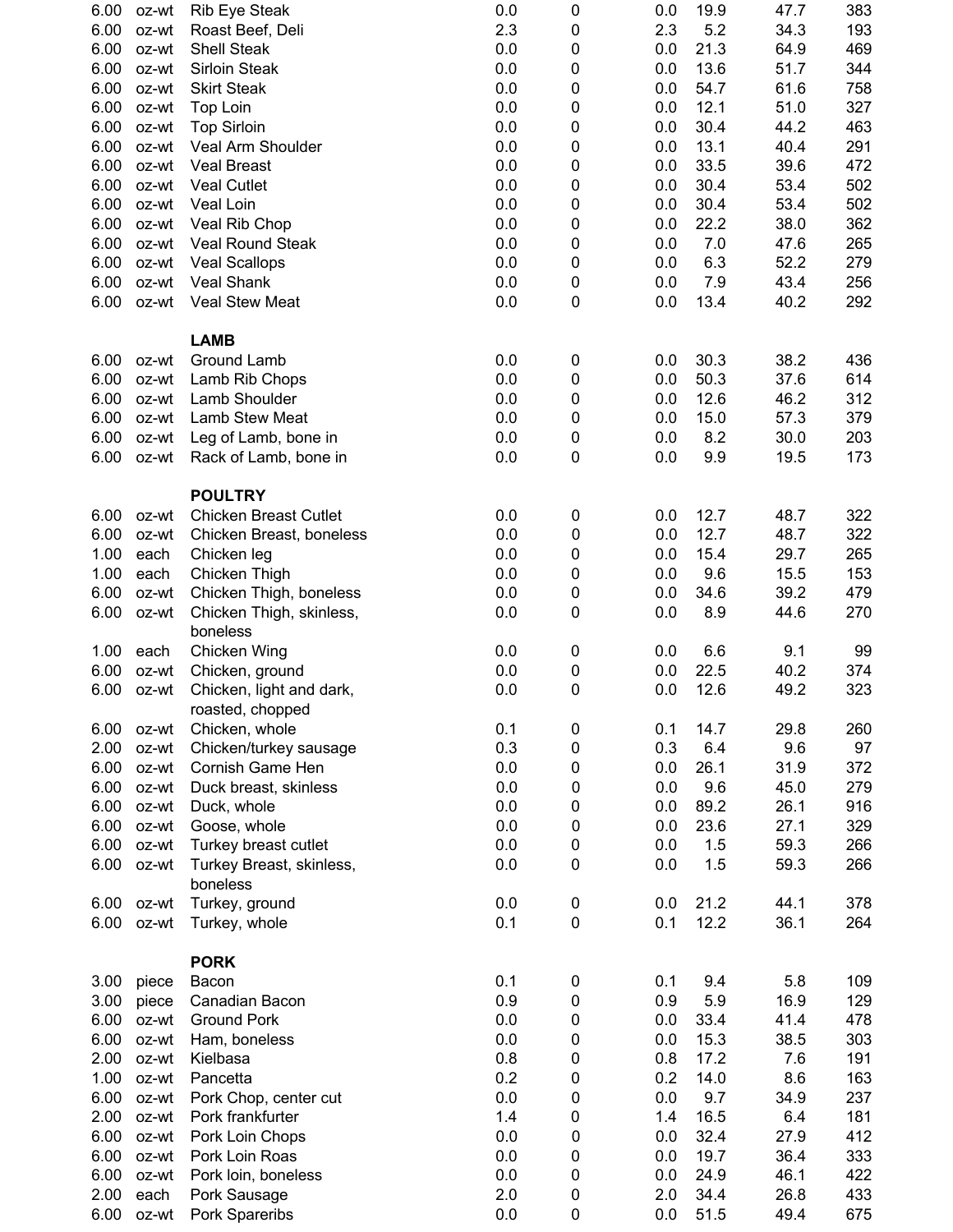| 6.00         | oz-wt          | Pork Tenderloin                                        | 0.0        | 0              | 0.0        | 8.2         | 47.9         | 279        |
|--------------|----------------|--------------------------------------------------------|------------|----------------|------------|-------------|--------------|------------|
| 6.00         | oz-wt          | Prosciutto                                             | 0.9        | 0              | 0.9        | 13.0        | 37.4         | 281        |
|              |                | <b>LUNCH MEATS</b>                                     |            |                |            |             |              |            |
| 3.00         | oz-wt          | Beef Bologna                                           | 0.7        | 0              | 0.7        | 24.2        | 10.4         | 265        |
| 3.00         | oz-wt          | <b>Beef Salami</b>                                     | 2.4        | 0              | 2.4        | 17.6        | 12.8         | 223        |
| 3.00         | oz-wt          | BeefPastrami                                           | 2.6        | 0              | 2.6        | 24.8        | 14.7         | 297        |
| 3.00         | oz-wt          | Deli ham                                               | 1.5        | 0              | 1.5        | 2.3         | 13.7         | 91         |
| 3.00         | oz-wt          | Pork Bologna                                           | 0.6        | 0              | 0.6        | 16.9        | 13.0         | 210        |
| 3.00         | oz-wt          | Pork Salami                                            | 1.4        | 0              | 1.4        | 28.7        | 19.2         | 346        |
| 3.00         | oz-wt          | Turkey Bologna                                         | 0.8        | 0              | 0.8        | 12.9        | 11.7         | 169        |
| 3.00         | oz-wt          | <b>Turkey Breast</b>                                   | 0.0        | 0              | 0.0        | 6.0         | 21.3         | 162        |
| 3.00         | oz-wt          | <b>Turkey Roll</b>                                     | 0.5        | 0              | 0.5        | 6.1         | 15.9         | 125        |
|              |                | <b>SEAFOOD</b>                                         |            |                |            |             |              |            |
| 1.00         | oz-wt          | Anchovies in Oil-Cnd-Drained                           | 0.0        | 0              | 0.0        | 2.8         | 8.2          | 60         |
| 6.00         | oz-wt          | <b>Bluefish</b>                                        | 0.0        | 0              | 0.0        | 9.3         | 43.7         | 270        |
| 6.00         | oz-wt          | Catfish                                                | 0.0        | 0              | 0.0        | 17.2        | 35.3         | 306        |
| 6.00         | oz-wt          | Clams, canned                                          | 8.7        | 0              | 8.7        | 3.3         | 43.5         | 252        |
| 6.00         | oz-wt          | Cod                                                    | 0.0        | 0              | 0.0        | 1.5         | 38.8         | 179        |
| 3.00         | oz-wt          | Cod, salted                                            | 0.0        | 0              | 0.0        | 2.0         | 53.4         | 247        |
| 6.00         | oz-wt          | Conch                                                  | 26.4       | 0              | 26.4       | 1.4         | 81.1         | 468        |
| 6.00         | oz-wt          | Crab meat                                              | 0.0        | 0              | 0.0        | 3.0         | 34.4         | 174        |
| 6.00         | oz-wt          | Crab, canned                                           | 0.0        | 0              | 0.0        | 2.1         | 34.9         | 168        |
| 6.00         | oz-wt          | Crab, steamed                                          | 0.0        | 0              | 0.0        | 3.0         | 34.4         | 174        |
| 6.00         | oz-wt          | Halibut                                                | 0.0        | 0              | 0.0        | 5.2         | 47.2         | 249        |
| 6.00         | oz-wt          | Lobster meat                                           | 2.2        | 0              | 2.2        | 1.0         | 34.9         | 167        |
| 6.00         | oz-wt          | Lobster, whole                                         | 2.2        | 0              | 2.2        | 1.0         | 34.9         | 167        |
| 6.00         | oz-wt          | Mackerel                                               | 0.0        | 0              | 0.0        | 30.3        | 40.6         | 446        |
| 6.00         | oz-wt          | Mahi mahi                                              | 0.0        | 0              | 0.0        | 1.6         | 42.0         | 193        |
| 6.00         | oz-wt          | <b>Mussels</b>                                         | 8.4        | 0              | 8.4        | 5.1         | 27.0         | 195        |
| 6.00         | oz-wt          | Oysters                                                | 12.5       | 0              | 12.5       | 3.5         | 11.8         | 134        |
| 6.00         | oz-wt          | Salmon steak                                           | 0.0        | 0              | 0.0        | 24.6        | 45.1         | 415        |
| 6.00         | oz-wt          | Salmon, smoked                                         | 0.0        | 0              | 0.0        | 7.3         | 31.1         | 199        |
| 6.00         | oz-wt          | Scallops                                               | 3.9        | 0              | 3.9        | 5.4         | 27.7         | 182        |
| 6.00         | oz-wt          | Scrod                                                  | 0.0        | 0              | 0.0        | 1.5         | 38.8         | 179        |
| 6.00         | oz-wt          | Shrimp                                                 | 0.0        | $\pmb{0}$      | 0.0        | 1.8         | 35.6         | 168        |
| 6.00         | oz-wt          | Smoked fish                                            | 0.0        | 0              | 0.0        | 34.3        | 30.0         | 437        |
| 6.00<br>6.00 | oz-wt          | Snapper                                                | 0.0<br>7.0 | 0              | 0.0        | 3.0<br>3.1  | 46.5<br>35.3 | 227<br>209 |
|              | oz-wt          | Squid                                                  |            | 0              | 7.0        |             |              |            |
| 6.00         | oz-wt          | Trout                                                  | 0.0<br>0.0 | 0              | 0.0        | 12.2<br>2.2 | 41.3<br>53.0 | 287        |
| 6.00<br>6.00 | oz-wt          | Tuna filet<br>Tuna steak                               | 0.0        | 0              | 0.0<br>0.0 | 2.2         | 53.0         | 245        |
| 6.00         | oz-wt<br>oz-wt |                                                        | 0.0        | 0              | 0.0        | 14.0        | 49.6         | 245<br>337 |
| 6.00         | oz-wt          | Tuna, canned, oil packed<br>Tuna, canned, water packed | 0.0        | 0<br>$\pmb{0}$ | 0.0        | 1.4         | 43.4         | 197        |
|              |                |                                                        |            |                |            |             |              |            |
|              |                | <b>EGGS</b>                                            | 0.3        |                |            | 0.0         | 3.5          |            |
| 1.00         | each           | Egg White                                              | 0.3        | 0              | 0.3        |             |              | 17         |
| 1.00         | each           | Egg Yolk                                               |            | 0              | 0.3        | 5.1         | 2.8          | 59         |
| 1.00         | each           | Egg, whole                                             | 0.6        | $\pmb{0}$      | 0.6        | 5.3         | 6.3          | 78         |
|              |                | <b>FATS, OILS &amp; DRESSINGS</b>                      |            |                |            |             |              |            |
| 1.00         | tsp            | Corn Oil                                               | 0.0        | 0              | 0.0        | 4.5         | 0.0          | 40         |
| 1.00         | tsp            | Mayonnaise                                             | 0.1        | 0              | 0.1        | 3.7         | 0.1          | 33         |
| 1.00         | tsp            | Olive Oil                                              | 0.0        | 0              | 0.0        | 4.5         | 0.0          | 40         |
| 2.00         | tbs            | Salad Dressing, blue cheese                            | 2.3        | 0              | 2.3        | 16.0        | 1.5          | 154        |
| 2.00         | tbs            | Salad Dressing, caesar                                 | 0.6        | 0.1            | 0.5        | 10.5        | 2.8          | 107        |
| 2.00         | tbs            | Salad Dressing, Italian                                | 3.0        | 0              | 3.0        | 14.2        | 0.2          | 137        |
| 2.00         | tbs            | Salad Dressing, ranch                                  | 1.4        | 0              | 1.4        | 11.3        | 0.9          | 109        |
| 2.00         | tbs            | Salad Dressing, thousand<br>island                     | 4.8        | 0              | 4.8        | 11.2        | 0.3          | 118        |
| 1.00         | tsp            | Sesame Oil                                             | 0.0        | 0              | 0.0        | 4.5         | 0.0          | 40         |
|              |                |                                                        |            |                |            |             |              |            |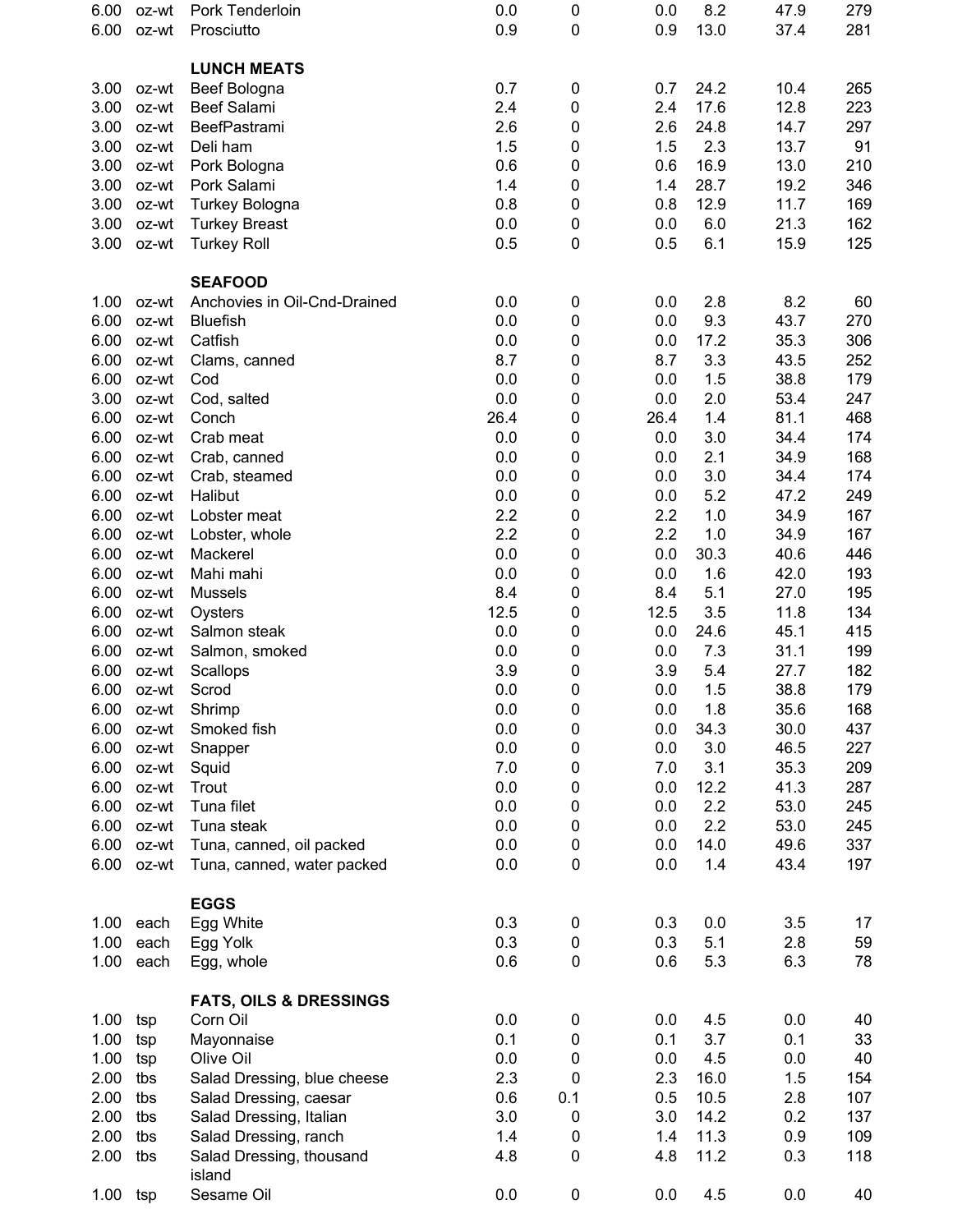| 8.00<br>4.00<br>4.00<br>0.50<br>0.50<br>0.50 | fl oz<br>oz-wt<br>oz-wt<br>cup<br>cup<br>cup<br>cup | Soy Milk<br>Tofu, firm<br>Tofu, silken<br><b>BEANS</b><br><b>Baby Lima Beans</b><br><b>Black Beans</b> | 4.4<br>4.9<br>3.3<br>21.2 | 3.2<br>2.6<br>0.1 | 1.2<br>2.2<br>3.2 | 4.7<br>9.9<br>3.1 | 6.7<br>17.9<br>5.4 | 81<br>164<br>62           |
|----------------------------------------------|-----------------------------------------------------|--------------------------------------------------------------------------------------------------------|---------------------------|-------------------|-------------------|-------------------|--------------------|---------------------------|
|                                              |                                                     |                                                                                                        |                           |                   |                   |                   |                    |                           |
|                                              |                                                     |                                                                                                        |                           |                   |                   |                   |                    |                           |
|                                              |                                                     |                                                                                                        |                           |                   |                   |                   |                    |                           |
|                                              |                                                     |                                                                                                        |                           |                   |                   |                   |                    |                           |
|                                              |                                                     |                                                                                                        |                           |                   |                   |                   |                    |                           |
|                                              |                                                     |                                                                                                        |                           | 7.0               | 14.2              | 0.3               | 7.3                | 115                       |
|                                              |                                                     |                                                                                                        | 20.4                      | 7.5               | 12.9              | 0.5               | 7.6                | 114                       |
|                                              |                                                     | <b>Blackeyed Peas</b>                                                                                  | 17.9                      | 5.6               | 12.3              | 0.5               | 6.6                | 100                       |
| 0.50                                         |                                                     | CA Red Kidney Beans                                                                                    | 19.8                      | 8.2               | 11.6              | 0.1               | 8.1                | 110                       |
| 0.50                                         | cup                                                 | Chickpea/Garbanzo Beans                                                                                | 22.5                      | 6.2               | 16.2              | 2.1               | 7.3                | 134                       |
| 0.50                                         | cup                                                 | <b>Great Northern Beans</b>                                                                            | 18.7                      | 6.2               | 12.5              | 0.4               | 7.4                | 104                       |
| 2.00                                         | tbs                                                 | Hummos/Hummus                                                                                          | 6.2                       | 1.6               | 4.6               | 2.6               | 1.5                | 53                        |
| 0.50                                         | cup                                                 | Lentils                                                                                                | 19.9                      | 7.8               | 12.1              | 0.4               | 8.9                | 115                       |
| 0.50                                         | cup                                                 | Navy Beans                                                                                             | 23.9                      | 5.8               | 18.1              | 0.5               | 7.9                | 129                       |
| 0.50                                         | cup                                                 | <b>Pink Beans</b>                                                                                      | 23.6                      | 4.5               | 19.1              | 0.4               | 7.7                | 126                       |
| 0.50                                         | cup                                                 | Pinto Beans                                                                                            | 18.0                      | 7.0               | 11.0              | 1.0               | 7.0                | 110                       |
| 0.50                                         | cup                                                 | Soybeans                                                                                               | 9.9                       | 3.8               | 6.2               | 5.8               | 11.1               | 127                       |
|                                              |                                                     |                                                                                                        |                           |                   |                   |                   |                    |                           |
|                                              |                                                     | <b>NUTS &amp; SEEDS</b>                                                                                |                           |                   |                   |                   |                    |                           |
| 2.00                                         | tbs                                                 | <b>Almond Butter</b>                                                                                   | 6.8                       | 1.2               | 5.6               | 18.9              | 4.8                | 203                       |
| 2.00                                         | tbs                                                 | Almonds, slivered                                                                                      | 3.3                       | 1.6               | 1.7               | 8.6               | 3.5                | 102                       |
| 2.00                                         | tbs                                                 | Almonds, whole                                                                                         | 3.6                       | 2.2               | 1.4               | 8.9               | 3.7                | 106                       |
| 6.00                                         | each                                                | Chestnuts, roasted                                                                                     | 26.7                      | 2.6               | 24.2              | 1.1               | 1.6                | 124                       |
| 2.00                                         | tbs                                                 | Hazelnuts, Chopped                                                                                     | 2.4                       | 1.4               | 1.0               | 8.7               | 2.1                | 90                        |
| 2.00                                         | tbs                                                 | Hazelnuts, Whole                                                                                       | 2.8                       | 1.6               | 1.2               | 10.3              | 2.5                | 106                       |
| 2.00                                         | tbs                                                 | Macadamia Nuts                                                                                         | 2.3                       | 1.4               | 0.9               | 12.7              | 1.3                | 120                       |
| 2.00                                         | tbs                                                 | Peanut Butter, natural                                                                                 | 6.9                       | 2.1               | 4.8               | 15.9              | 7.7                | 187                       |
| 2.00                                         | tbs                                                 | Peanut Butter, regular                                                                                 | 6.2                       | 1.9               | 4.3               | 16.3              | 8.1                | 190                       |
| 2.00                                         | tbs                                                 | Peanuts                                                                                                | 3.4                       | 1.7               | 1.8               | 8.9               | 4.7                | 105                       |
| 2.00                                         | tbs                                                 | Pecans, chopped                                                                                        | 2.1                       | 1.4               | 0.6               | 10.7              | 1.4                | 103                       |
| 2.00                                         | tbs                                                 | <b>Pine Nuts</b>                                                                                       | 2.4                       | 0.8               | 1.7               | 8.6               | 4.1                | 96                        |
| 2.00                                         | tbs                                                 | Pistachio Nuts                                                                                         | 4.7                       | 1.6               | 3.1               | 6.9               | 3.3                | 88                        |
| 2.00                                         | tbs                                                 | <b>Pumpkin Seeds</b>                                                                                   | 3.1                       | 0.7               | 2.4               | 7.9               | 4.2                | 93                        |
| 2.00                                         | tbs                                                 | <b>Sunflower Seeds</b>                                                                                 | 3.4                       | 1.9               | 1.5               | 8.9               | 4.1                | 103                       |
| 2.00                                         | tbs                                                 | Walnuts, chopped                                                                                       | 2.1                       | 1.0               | 1.1               | 9.8               | 2.3                | 98                        |
| 2.00                                         | tbs                                                 | Walnuts, halves                                                                                        | 1.7                       | 0.8               | 0.9               | 8.2               | 1.9                | 82                        |
|                                              |                                                     |                                                                                                        |                           |                   |                   |                   |                    |                           |
|                                              |                                                     | <b>BAKING PRODUCTS</b>                                                                                 |                           |                   |                   |                   |                    |                           |
| 2.00                                         | tbs                                                 | All Purpose White Flour                                                                                | 11.9                      | 0.4               | 11.5              | 0.2               | 1.6                | 57                        |
| 1.00                                         | tsp                                                 | <b>Atkins Thicken/Thin</b>                                                                             | 1.5                       | 1.5               | 0.0               | 0.0               | 0.1                | 6                         |
| 1.00                                         | oz-wt                                               | Baking Chocolate, unsweetened                                                                          | 8.0                       | 4.4               | 3.7               | 15.7              | 2.9                | 148                       |
|                                              |                                                     |                                                                                                        |                           |                   |                   |                   |                    |                           |
| 0.50                                         | tsp                                                 | <b>Baking Powder</b>                                                                                   | 0.6                       | 0.0               | 0.6               | 0.0               | 0.0                | 1                         |
| 0.50                                         | tsp                                                 | <b>Baking Soda</b>                                                                                     | 0.0                       | 0.0               | 0.0               | 0.0               | 0.0                | $\boldsymbol{0}$          |
| 2.00                                         | tbs                                                 | Chocolate Chips, semisweet                                                                             | 13.3                      | 1.2               | 12.0              | 6.3               | 0.9                | 101                       |
| 0.50                                         | tsp                                                 | Cinnamon                                                                                               | 0.9                       | 0.6               | 0.3               | 0.0               | 0.0                | $\mathsf 3$               |
| 0.50                                         | tsp                                                 | Cocoa Powder, unsweetened                                                                              | 0.5                       | 0.3               | 0.2               | 0.1               | 0.2                | $\ensuremath{\mathsf{3}}$ |
| 2.00                                         | tbs                                                 | <b>Coconut Milk-Canned</b>                                                                             | 0.8                       | 0.3               | 0.5               | 6.0               | 0.6                | 56                        |
| 2.00                                         | tbs                                                 | Coconut, dried, unsweetened                                                                            | 2.4                       | 1.6               | 0.8               | 6.3               | 0.7                | 64                        |
| 2.00                                         | tbs                                                 | Cornmeal                                                                                               | 13.4                      | 1.3               | 12.1              | 0.3               | 1.5                | 63                        |
| 1.00                                         | each                                                | Gelatin, unsweetened                                                                                   | 0.0                       | 0.0               | 0.0               | 0.0               | 6.0                | 23                        |
| 1.00                                         | tsp                                                 | Ghee                                                                                                   | 0.0                       | 0.0               | 0.0               | 4.2               | 0.0                | 37                        |
| 1.00                                         | tsp                                                 | Margarine                                                                                              | 0.0                       | 0.0               | 0.0               | 3.8               | 0.0                | 34                        |
| 1.00                                         | tbs                                                 | Molasses                                                                                               | 12.5                      | 0.0               | 12.5              | 0.0               | 0.0                | 48                        |
| 1.00                                         | tsp                                                 | Sugar, brown                                                                                           | 4.5                       | 0.0               | 4.5               | 0.0               | 0.0                | 17                        |
| 1.00                                         | tsp                                                 | Sugar, white                                                                                           | 4.2                       | 0.0               | 4.2               | 0.0               | 0.0                | 16                        |
|                                              |                                                     |                                                                                                        |                           |                   |                   |                   |                    |                           |
|                                              |                                                     | <b>GRAINS</b>                                                                                          |                           |                   |                   |                   |                    |                           |
| 0.50                                         | cup                                                 | <b>Bulgur Wheat-Cooked</b>                                                                             | 16.9                      | 4.1               | 12.8              | 0.2               | 2.8                | 76                        |
| 2.00                                         | tbs                                                 | Cornmeal                                                                                               | 11.7                      | 1.1               | 10.6              | 0.5               | 1.2                | 55                        |
| 0.50                                         | cup                                                 | Couscous-Cooked                                                                                        | 18.2                      | 1.1               | 17.1              | 0.1               | 3.0                | 88                        |
| 0.50                                         | cup                                                 | Hominy-Cooked                                                                                          | 11.8                      | 2.1               | 9.7               | 0.7               | 1.2                | 59                        |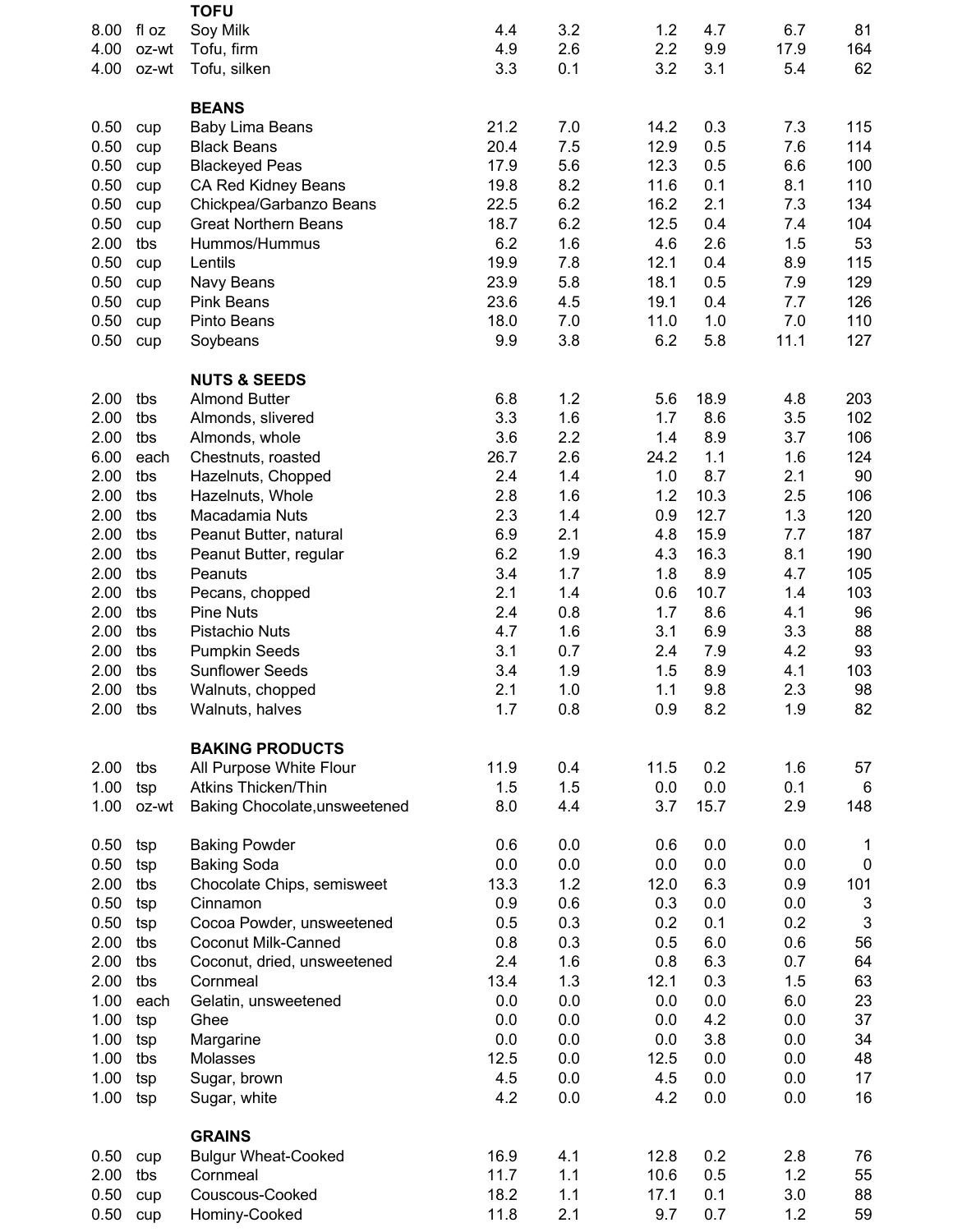| 0.50 | cup        | Kasha-Cooked                                          | 74.3 | 9.4  | 64.8 | 2.7  | 11.6 | 343 |
|------|------------|-------------------------------------------------------|------|------|------|------|------|-----|
| 0.50 | cup        | Millet-Cooked                                         | 28.4 | 1.6  | 26.8 | 1.2  | 4.2  | 143 |
| 2.00 | tbs        | Oat Bran-Dry                                          | 7.8  | 1.8  | 6.0  | 0.8  | 2.0  | 29  |
| 0.50 | cup        | Pearled Barley-Cooked                                 | 22.2 | 3.0  | 19.2 | 0.3  | 1.8  | 97  |
| 0.25 | cup        | Quinoa Grain-Dry                                      | 29.3 | 2.5  | 26.8 | 2.5  | 5.6  | 159 |
| 0.50 | cup        | Rice, brown, cooked                                   | 22.4 | 1.8  | 20.6 | 0.9  | 2.5  | 108 |
| 0.50 | cup        | Rice, white, cooked                                   | 22.3 | 0.3  | 21.9 | 0.2  | 2.1  | 103 |
| 0.50 | cup        | Rice, wild, cooked                                    | 17.5 | 1.5  | 16.0 | 0.3  | 3.3  | 83  |
| 2.00 | tbs        | <b>Wheat Germ-Toasted</b>                             | 7.0  | 1.8  | 5.2  | 1.5  | 4.1  | 54  |
|      |            |                                                       |      |      |      |      |      |     |
| 1.00 | cup        | <b>CEREALS</b><br><b>Corn Flakes</b>                  | 24.2 | 0.8  | 23.4 | 0.2  | 1.8  | 102 |
| 0.50 | cup        | Cream of Rice Cereal-Cooked                           | 13.9 | 0.1  | 13.8 | 0.1  | 1.1  | 63  |
| 0.50 | cup        | Cream of Wheat -Cooked                                | 15.8 | 1.4  | 14.3 | 0.2  | 2.2  | 77  |
| 0.50 | cup        | Oatmeal-Cooked                                        | 12.6 | 2.0  | 10.6 | 1.2  | 3.0  | 73  |
| 1.00 |            | <b>Puffed Wheat Cereal</b>                            | 11.1 | 0.6  | 10.5 | 0.2  | 2.1  | 51  |
| 1.00 | cup<br>cup | Raisin Bran                                           | 47.1 | 8.2  | 38.9 | 1.5  | 5.6  | 186 |
| 1.00 | cup        | <b>Rice Krispies</b>                                  | 22.8 | 0.3  | 22.5 | 0.3  | 1.7  | 100 |
|      |            |                                                       |      |      |      |      |      |     |
|      |            | <b>PASTA</b>                                          |      |      |      |      |      |     |
| 0.50 | cup        | Noodles, egg, cooked                                  | 19.9 | 0.9  | 19.0 | 1.2  | 3.8  | 106 |
| 0.50 | cup        | Pasta, spinach, cooked                                | 18.3 | 2.5  | 15.9 | 0.4  | 3.2  | 91  |
| 0.50 | cup        | Pasta, whole wheat, cooked                            | 18.6 | 2.0  | 16.6 | 0.4  | 3.7  | 87  |
| 0.50 | cup        | Pasta/Noodles, dry, cooked                            | 19.8 | 1.2  | 18.6 | 0.5  | 3.3  | 99  |
| 4.00 | oz-wt      | Pasta/Noodles, fresh, cooked                          | 28.3 | 2.0  | 26.3 | 1.2  | 5.8  | 149 |
|      |            | <b>BREADS, ROLLS &amp;</b>                            |      |      |      |      |      |     |
|      |            | <b>CRACKERS</b>                                       |      |      |      |      |      |     |
| 1.00 | each       | Bagel, 2 1/2 oz                                       | 38.0 | 1.7  | 36.3 | 1.1  | 7.5  | 195 |
| 1.00 | each       | Biscuit, 2 oz                                         | 27.6 | 1.0  | 26.6 | 6.9  | 4.2  | 191 |
| 1.00 | each       | Blueberry Muffin, 2 oz                                | 27.4 | 1.5  | 25.9 | 3.7  | 3.1  | 158 |
| 1.00 | each       | Bran Muffin, 2 oz                                     | 23.8 | 4.0  | 19.8 | 7.3  | 4.0  | 164 |
| 1.00 | each       | Breadsticks, sesame, small                            | 2.2  | 0.1  | 2.1  | 0.5  | 0.4  | 15  |
| 1.00 | each       | Corn Muffin, 2 oz                                     | 29.0 | 1.9  | 27.1 | 4.8  | 3.4  | 174 |
| 1.00 | piece      | Cornbread $2.5 \times 2.5 \times 1.5$ pce             | 22.7 | 1.9  | 20.7 | 4.9  | 4.0  | 152 |
| 5.00 | each       | Crackers, butter-type                                 | 51.4 | 1.5  | 49.8 | 18.3 | 5.8  | 393 |
| 5.00 | each       | Crackers, rye wafers                                  | 44.2 | 12.6 | 31.6 | 0.5  | 5.3  | 184 |
| 5.00 | each       | Crackers, saltines                                    | 10.7 | 0.5  | 10.3 | 1.8  | 1.4  | 65  |
| 5.00 | each       | Crackers, water                                       | 10.0 | 0.6  | 9.4  | 0.0  | 1.3  | 44  |
| 1.00 | each       | Croissant                                             | 27.0 | 0.0  | 27.0 | 17.0 | 4.0  | 270 |
| 1.00 | each       | English Muffin                                        | 26.0 | 1.5  | 24.5 | 1.0  | 4.4  | 133 |
| 1.00 | each       | Hard White Roll                                       | 30.0 | 1.3  | 28.7 | 2.5  | 5.6  | 167 |
| 1.00 | piece      | Italian Bread                                         | 15.0 | 0.8  | 14.2 | 1.1  | 2.6  | 81  |
| 1.00 | each       | Pita Pocket Bread, 6                                  | 33.4 | 1.3  | 32.1 | 0.7  | 5.5  | 165 |
|      |            | 1/2"diameter                                          |      |      |      |      |      |     |
| 1.00 | each       | Popover                                               | 10.4 | 0.3  | 10.1 | 1.5  | 2.6  | 67  |
| 1.00 | piece      | <b>Pumpernickel Bread</b>                             | 12.4 | 1.7  | 10.7 | 0.8  | 2.3  | 65  |
| 1.00 | piece      | Raisin Bread                                          | 13.6 | 1.1  | 12.5 | 1.1  | 2.1  | 71  |
| 1.00 | piece      | Rye Bread                                             | 15.5 | 1.9  | 13.6 | 1.1  | 2.7  | 83  |
| 1.00 | each       | Soft Hoagie Roll                                      | 32.0 | 2.0  | 30.0 | 4.5  | 7.0  | 200 |
| 1.00 | piece      | Sourdough Bread                                       | 13.0 | 0.8  | 12.2 | 0.8  | 2.2  | 69  |
| 1.00 | each       | Tortilla, corn                                        | 12.1 | 1.4  | 10.8 | 0.7  | 1.5  | 58  |
| 1.00 | each       | Tortillas, flour, 8"                                  | 25.3 | 0.0  | 25.3 | 3.1  | 4.4  | 146 |
| 1.00 | piece      | <b>Wheat Bread</b>                                    | 11.8 | 1.1  | 10.7 | 1.0  | 2.3  | 65  |
| 1.00 | piece      | <b>White Bread</b>                                    | 14.9 | 0.7  | 14.2 | 1.1  | 2.5  | 80  |
| 1.00 | piece      | Whole grain bread                                     | 11.8 | 1.1  | 10.7 | 1.0  | 2.3  | 65  |
|      |            |                                                       |      |      |      |      |      |     |
|      |            | <b>PANCAKES, WAFFLES &amp;</b><br><b>FRENCH TOAST</b> |      |      |      |      |      |     |
| 1.00 | piece      | French Toast-Frozen                                   | 18.9 | 0.7  | 18.3 | 3.6  | 4.4  | 126 |
| 1.00 | each       | Pancakes-Frozen-Ready To                              | 31.8 | 1.3  | 30.5 | 2.4  | 3.8  | 167 |
|      |            | Eat-6 inch                                            |      |      |      |      |      |     |
| 1.00 | each       | Pancakes-Homemade 6"                                  | 21.8 | 1.1  | 20.7 | 7.5  | 4.9  | 175 |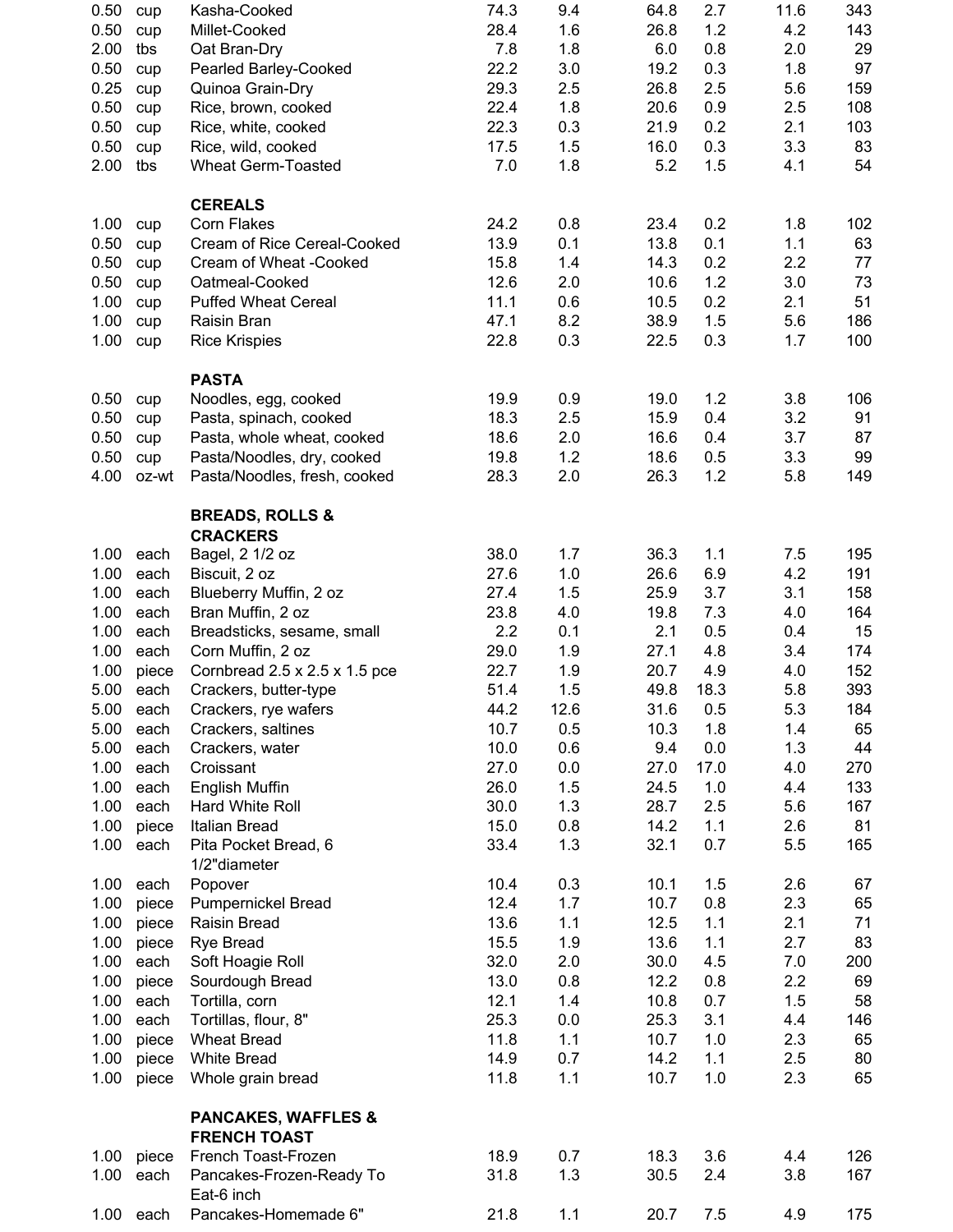| 1.00          | each           | Waffles-Frozen-4" square                                     | 13.5         | 0.8        | 12.7         | 2.7          | 2.1        | 88         |
|---------------|----------------|--------------------------------------------------------------|--------------|------------|--------------|--------------|------------|------------|
| 1.00          | each           | Waffles-Homemade-7" diam                                     | 24.7         | 1.1        | 23.6         | 10.6         | 5.9        | 218        |
|               |                | <b>GRAVIES &amp; SAUCES</b>                                  |              |            |              |              |            |            |
| 2.00          | tbs            | <b>Barbecue Sauce</b>                                        | 4.0          | 0.4        | 3.6          | 0.6          | 0.6        | 23         |
| 0.25          | cup            | Gravy, au jus                                                | 1.5          | 0.0        | 1.5          | 0.1          | 0.7        | 10         |
| 0.25          | cup            | Gravy, canned (chicken, beef,<br>turkey, etc)                | 3.2          | 0.2        | 3.0          | 3.4          | 1.1        | 47         |
| 2.00          | tbs            | <b>Hollandaise Sauce</b>                                     | 0.3          | 0.0        | 0.3          | 9.1          | 1.0        | 85         |
| 0.25          | cup            | Spaghetti/Marinara Sauce                                     | 5.1          | 1.0        | 4.1          | 1.3          | 0.9        | 36         |
| 0.25          | cup            | Sweet & Sour Sauce                                           | 15.1         | 0.1        | 15.1         | $0.0\,$      | 0.2        | 59         |
| 2.00          | tbs            | <b>Tartar Sauce</b>                                          | 1.2          | 0.1        | 1.1          | 16.4         | 0.4        | 149        |
| 2.00<br>0.25  | tbs<br>cup     | Teriyaki Sauce<br><b>Tomato Sauce</b>                        | 5.7<br>4.4   | 0.0<br>0.9 | 5.7<br>3.5   | 0.0<br>0.1   | 2.1<br>0.8 | 30<br>18   |
|               |                |                                                              |              |            |              |              |            |            |
|               |                | <b>ALCOHOL</b>                                               |              |            |              |              |            |            |
| 12.00         | fl oz          | <b>Beer</b>                                                  | 13.2         | 0.7        | 12.5         | 0.0          | 1.1        | 146        |
| 1.00          | fl oz          | Bourbon-80 Proof                                             | 0.0          | 0.0        | 0.0          | 0.0          | 0.0        | 64         |
| 1.00          | oz-wt          | Brandy-86 Proof                                              | 0.0          | 0.0        | 0.0          | 0.0          | 0.0        | 71         |
| 1.00<br>1.00  | oz-wt<br>oz-wt | Brandy-86 Proof<br>Gin-80 Proof                              | 0.0<br>0.0   | 0.0<br>0.0 | 0.0<br>0.0   | 0.0<br>0.0   | 0.0<br>0.0 | 71<br>65   |
| 4.00          | fl oz          | Medium White Wine                                            | 0.9          | 0.0        | 0.9          | 0.0          | 0.1        | 80         |
| 4.00          | fl oz          | <b>Red Wine</b>                                              | 2.0          | 0.0        | 2.0          | 0.0          | 0.2        | 85         |
| 1.00          | oz-wt          | Rum-80 Proof                                                 | 0.0          | 0.0        | 0.0          | 0.0          | 0.0        | 65         |
| 1.00          | oz-wt          | Tequila-80 Proof                                             | 0.0          | 0.0        | 0.0          | 0.0          | 0.0        | 65         |
| 1.00          | oz-wt          | Triple Sec Liqueur-1 Shot                                    | 12.5         | 0.0        | 12.5         | 0.1          | 0.0        | 100        |
| 1.00          | oz-wt          | Vodka-80 Proof                                               | 0.0          | 0.0        | 0.0          | 0.0          | 0.0        | 65         |
| 1.00          | oz-wt          | Whiskey-80 Proof                                             | 0.0          | 0.0        | 0.0          | 0.0          | 0.0        | 65         |
|               |                | MISC.                                                        |              |            |              |              |            |            |
| 1.00          | each           | <b>Atkins-Low Carb Tortilla</b>                              | 12.0         | 9.0        | 3.0          | 2.0          | 5.0        | 60         |
| 2.00          | tbs            | Chicken Liver Pate-Canned                                    | 1.7          | 0.0        | 1.7          | 3.4          | 3.5        | 52         |
|               |                |                                                              |              |            |              |              |            |            |
| 1.00          | piece          | <b>DESSERTS &amp; PASTRIES</b><br>Cake, angelfood, 1/12 cake | 29.4         | 0.1        | 29.2         | 0.2          | 3.1        | 129        |
| 1.00          | piece          | Cake, chocolate layer, 3 oz                                  | 38.0         | 2.0        | 36.0         | 16.0         | 2.0        | 300        |
|               |                | slice                                                        |              |            |              |              |            |            |
| 1.00          | piece          | Cake, coffeecake, 2 oz slice                                 | 29.6         | 0.7        | 28.9         | 5.4          | 3.1        | 178        |
| 1.00          | piece          | Cake, pound cake, 1 oz slice                                 | 13.8         | 0.1        | 13.7         | 5.6          | 1.6        | 110        |
| 1.00          | oz-wt          | Chocolate, dark                                              | 17.9         | 1.7        | 16.2         | 8.5          | 1.2        | 136        |
| 1.00          | oz-wt<br>each  | Chocolate, milk                                              | 16.8         | 1.0<br>0.2 | 15.8         | 8.7          | 2.0        | 145        |
| 1.00          |                | Cookie, chocolate chip, 1/2 oz                               | 10.3         |            | 10.0         | 4.1          | 0.9        | 79         |
| 1.00          | each           | Cookie, oatmeal, 1/2 oz                                      | 12.4         | 0.5        | 11.9         | 3.3          | 1.1        | 81         |
| 1.00          | each           | Cookie, peanut butter, 2/3 oz                                | 11.8         | 0.4        | 11.4         | 4.8          | 1.8        | 95         |
| 1.00          | each           | Cookie, sugar, 1/2 oz                                        | 10.2         | 0.1        | 10.1         | 3.2          | 0.8        | 72         |
| 1.00          | each           | Doughnut, glazed                                             | 26.6         | 0.7        | 25.9         | 13.7         | 3.8        | 242        |
| 1.00<br>0.50  | each           | Doughnut, plain<br>Ice cream, chocolate                      | 19.0<br>18.6 | 1.0<br>0.8 | 18.0<br>17.8 | 11.0<br>7.3  | 3.0<br>2.5 | 180<br>143 |
| 0.50          | cup<br>cup     | Ice cream, fruit                                             | 18.2         | 0.2        | 18.0         | 5.5          | 2.1        | 127        |
| 0.50          | cup            | Ice cream, vanilla                                           | 15.6         | 0.0        | 15.6         | 7.3          | 2.3        | 133        |
| 1.00          | piece          | Pie, apple, 1/8 of 9" pie                                    | 57.5         | 2.2        | 55.3         | 19.4         | 3.7        | 411        |
| 1.00          | piece          | Pie, cherry, 1/8 of 9" pie                                   | 69.3         | 2.7        | 66.6         | 22.0         | 5.0        | 486        |
| 1.00          | piece          | Pie, lemon meringue, 1/6 of 8"                               | 53.3         | 1.4        | 52.0         | 9.8          | 1.7        | 303        |
|               |                | pie                                                          |              |            |              |              |            |            |
| 1.00<br>1.00  | piece<br>piece | Pie, pecan, 1/8 of 9" pie<br>Pie, pumpkin, 1/8 of 9" pie     | 63.7<br>40.9 | 6.1<br>4.2 | 57.6<br>36.7 | 27.1<br>14.4 | 6.0<br>7.0 | 503<br>316 |
|               |                |                                                              |              |            |              |              |            |            |
|               |                | <b>SNACKS</b>                                                |              |            |              |              |            |            |
| 10.00         | piece          | Potato Chips                                                 | 10.6         | 0.9        | 9.7          | 6.9          | 1.4        | 107        |
| 10.00         | piece          | Pretzels                                                     | 47.5         | 1.9        | 45.6         | 2.1          | 5.5        | 229        |
| 0.50<br>10.00 | oz-wt<br>piece | Soy Nuts<br><b>Tortilla Chips</b>                            | 4.5<br>11.3  | 2.5<br>1.2 | 2.0<br>10.2  | 2.0<br>4.7   | 6.0<br>1.3 | 60<br>90   |
|               |                |                                                              |              |            |              |              |            |            |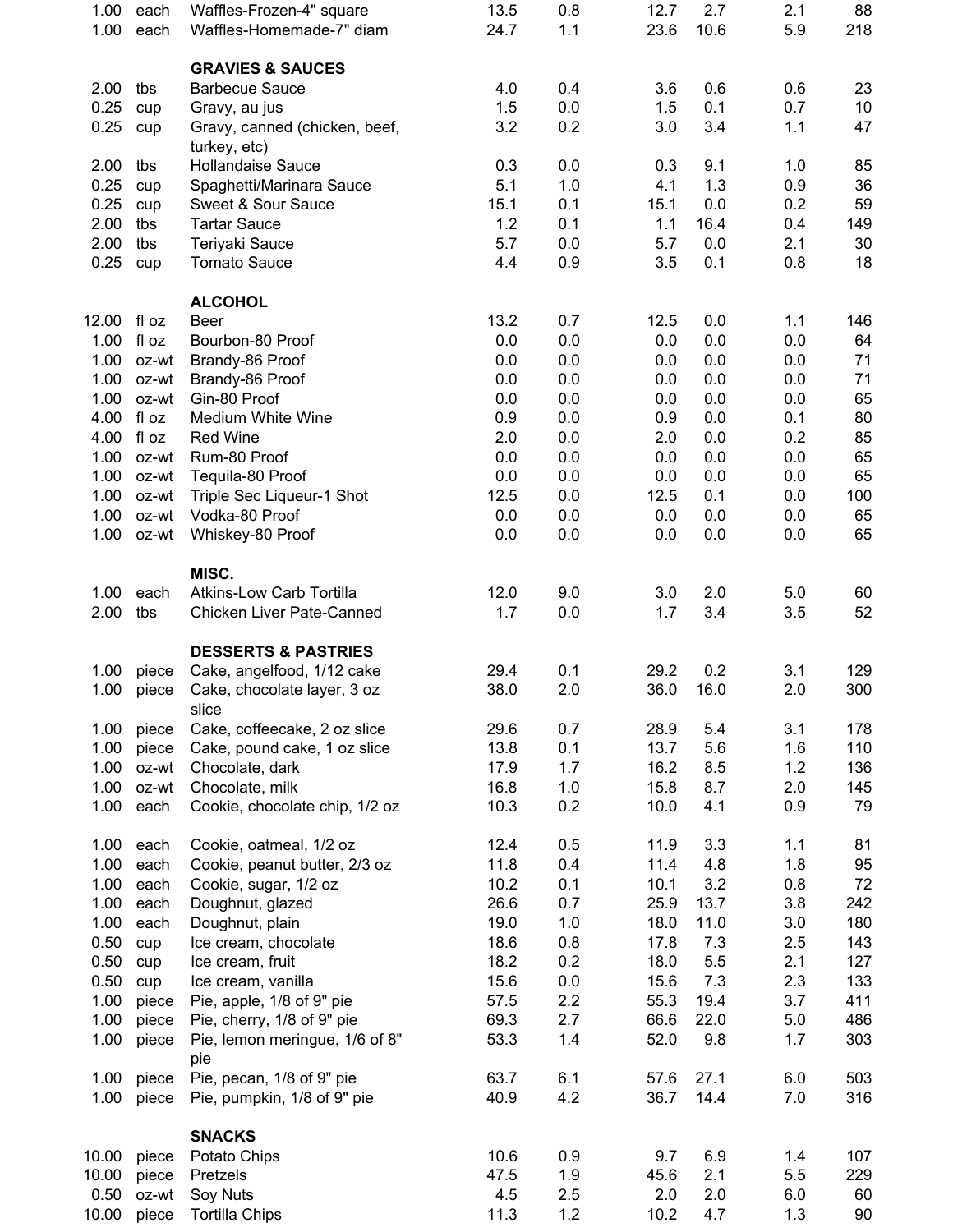|      |      | <b>SOUPS</b>                    |      |      |      |      |     |                         |
|------|------|---------------------------------|------|------|------|------|-----|-------------------------|
| 1.00 | cup  | Broth, beef                     | 1.0  | 0.0  | 1.0  | 1.4  | 4.8 | 38                      |
| 1.00 | cup  | Broth, chicken                  | 1.5  | 0.0  | 1.5  | 1.5  | 3.1 | 31                      |
| 1.00 | cup  | Soup, black bean                | 19.8 | 4.4  | 15.4 | 1.5  | 5.6 | 116                     |
| 1.00 | cup  | Soup, chicken noodle            | 9.4  | 0.7  | 8.6  | 2.5  | 4.0 | 75                      |
| 1.00 | cup  | Soup, cream of potato           | 17.2 | 0.5  | 16.7 | 6.4  | 5.8 | 149                     |
| 1.00 | cup  | Soup, cream of tomato           | 22.3 | 2.7  | 19.6 | 6.0  | 6.1 | 161                     |
| 1.00 | cup  | Soup, minestrone                | 11.2 | 1.0  | 10.3 | 2.5  | 4.3 | 82                      |
| 1.00 | cup  | Soup, New England clam          | 16.6 | 1.5  | 15.1 | 6.6  | 9.5 | 164                     |
|      |      | chowder                         |      |      |      |      |     |                         |
| 1.00 | cup  | Soup, onion                     | 8.2  | 1.0  | 7.2  | 1.7  | 3.8 | 58                      |
| 1.00 | cup  | Soup, vegetable                 | 19.0 | 1.2  | 17.8 | 3.7  | 3.5 | 122                     |
|      |      | <b>CONDIMENTS</b>               |      |      |      |      |     |                         |
| 1.00 | tsp  | Atkins low carb jam             | 0.3  | 0.0  | 0.3  | 0.0  | 0.0 | $\mathsf 3$             |
| 1.00 | tbs  | <b>Balsamic Vinegar</b>         | 2.3  | 0.0  | 2.3  | 0.0  | 0.1 | $10\,$                  |
| 1.00 | tbs  | Capers                          | 0.4  | 0.3  | 0.1  | 0.1  | 0.2 | $\sqrt{2}$              |
| 1.00 | tsp  | Chili Powder                    | 1.4  | 0.9  | 0.5  | 0.4  | 0.3 | $\bf 8$                 |
| 1.00 | tbs  | Cider Vinegar                   | 0.9  | 0.0  | 0.9  | 0.0  | 0.0 | $\overline{c}$          |
| 2.00 | tbs  | <b>Cranberry Sauce</b>          | 13.5 | 0.3  | 13.1 | 0.1  | 0.1 | 52                      |
| 1.00 | tsp  | Cumin                           | 0.8  | 0.7  | 0.1  | 0.5  | 0.4 | $\boldsymbol{9}$        |
| 1.00 | tsp  | Dijon Mustard                   | 0.6  | 0.1  | 0.5  | 0.5  | 0.3 | $\,6\,$                 |
| 1.00 | each | <b>Dill Pickle</b>              | 2.7  | 0.8  | 1.9  | 0.1  | 0.4 | 12                      |
| 1.00 | tsp  | <b>Fish Sauce</b>               | 0.2  | 0.0  | 0.2  | 0.0  | 0.3 | $\sqrt{2}$              |
| 1.00 | each | Garlic                          | 1.0  | 0.1  | 0.9  | 0.0  | 0.2 | $\overline{\mathbf{4}}$ |
| 1.00 | tbs  | Ginger, Root Slices             | 0.9  | 0.1  | 0.8  | 0.0  | 0.1 | $\overline{4}$          |
| 1.00 | tsp  | Honey                           | 5.8  | 0.0  | 5.8  | 0.0  | 0.0 | 21                      |
| 1.00 | tsp  | Horseradish-Prepared            | 0.6  | 0.2  | 0.4  | 0.0  | 0.1 | $\overline{2}$          |
| 1.00 | tsp  | Jam                             | 4.6  | 0.1  | 4.5  | 0.0  | 0.0 | 19                      |
| 1.00 | tsp  | Jelly                           | 4.5  | 0.1  | 4.4  | 0.0  | 0.0 | 18                      |
| 1.00 | tbs  | Ketchup/Catsup                  | 4.2  | 0.2  | 4.0  | 0.1  | 0.2 | 16                      |
| 1.00 | tbs  | Maple Syrup                     | 13.4 | 0.0  | 13.4 | 0.0  | 0.0 | 52                      |
| 1.00 | tbs  | Miso Paste                      | 3.0  | 0.4  | 2.6  | 0.8  | 1.9 | 27                      |
|      |      |                                 | 1.4  | 0.7  | 0.7  |      | 0.2 | 25                      |
| 5.00 | each | Olives, black                   |      |      |      | 2.3  |     |                         |
| 5.00 | each | Olives, green                   | 2.5  | 0.0  | 2.5  | 5.0  | 0.0 | 50                      |
| 1.00 | tbs  | Pesto Sauce                     | 1.0  | 0.4  | 0.6  | 7.1  | 2.8 | 78                      |
| 1.00 | tbs  | Pickle Relish                   | 5.4  | 0.2  | 5.2  | 0.1  | 0.1 | 20                      |
| 1.00 | tsp  | Preserves                       | 4.6  | 0.1  | 4.5  | 0.0  | 0.0 | 19                      |
| 1.00 | tbs  | Red Wine Vinegar                | 0.0  | 0.0  | 0.0  | 0.0  | 0.0 | $\pmb{0}$               |
| 1.00 | tbs  | Rice Vinegar, seasoned          | 3.0  | 0.0  | 3.0  | 0.0  | 0.0 | 12                      |
| 1.00 | tbs  | Salsa, green                    | 0.6  | 0.1  | 0.6  | 0.0  | 0.2 | 4                       |
| 1.00 | tbs  | Salsa, red                      | 0.8  | 0.1  | 0.7  | 0.0  | 0.1 | $\overline{4}$          |
| 1.00 | tbs  | Sherry vinegar                  | 0.9  | 0.0  | 0.9  | 0.0  | 0.0 | $\sqrt{2}$              |
| 1.00 | tbs  | Soy sauce                       | 1.0  | 0.1  | 0.9  | 0.0  | 1.9 | 11                      |
| 1.00 | tbs  | Soy Sauce-Low Sodium            | 1.4  | 0.1  | 1.2  | 0.0  | 0.8 | $\bf 8$                 |
| 1.00 | tbs  | Tahini                          | 3.2  | 0.7  | 2.5  | 8.0  | 2.6 | 89                      |
| 1.00 | tbs  | White Wine Vinegar              | 1.5  | 0.0  | 1.5  | 0.0  | 0.0 | $\,$ 5 $\,$             |
| 1.00 | tsp  | <b>Worcestershire Sauce</b>     | 0.9  | 0.0  | 0.9  | 0.0  | 0.0 | $\overline{\mathbf{4}}$ |
|      |      | <b>HERBS</b>                    |      |      |      |      |     |                         |
| 1.00 | tbs  | Basil, fresh                    | 0.1  | 0.1  | 0.0  | 0.0  | 0.1 | 1                       |
| 1.00 | tbs  | Chives, fresh                   | 0.1  | 0.1  | 0.1  | 0.0  | 0.1 | $\mathbf{1}$            |
| 1.00 | tbs  | Cilantro (Chinese Parsley)      | 0.1  | 0.1  | 0.0  | 0.0  | 0.1 | $\mathbf 1$             |
| 1.00 | tbs  | Dill, fresh                     | 0.0  | 0.0  | 0.0  | 0.0  | 0.0 | $\pmb{0}$               |
| 1.00 | tbs  | Parsley, fresh                  | 0.2  | 0.1  | 0.1  | 0.0  | 0.1 | 1                       |
|      |      | <b>FRUIT &amp; FRUIT JUICES</b> |      |      |      |      |     |                         |
| 1.00 | each | Apple, medium                   | 21.0 | 3.7  | 17.3 | 0.5  | 0.3 | 81                      |
| 0.25 | cup  | Applesauce                      | 6.9  | 0.7  | 6.2  | 0.0  | 0.1 | 26                      |
| 0.25 | cup  | Apricots, dried                 | 24.9 | 3.6  | 21.3 | 0.2  | 1.5 | 96                      |
| 1.00 | each | Apricots, fresh                 | 3.9  | 0.8  | 3.1  | 0.1  | 0.5 | 17                      |
| 1.00 | each | Avocado                         | 14.9 | 10.1 | 4.8  | 30.8 | 4.0 | 324                     |
|      |      |                                 |      |      |      |      |     |                         |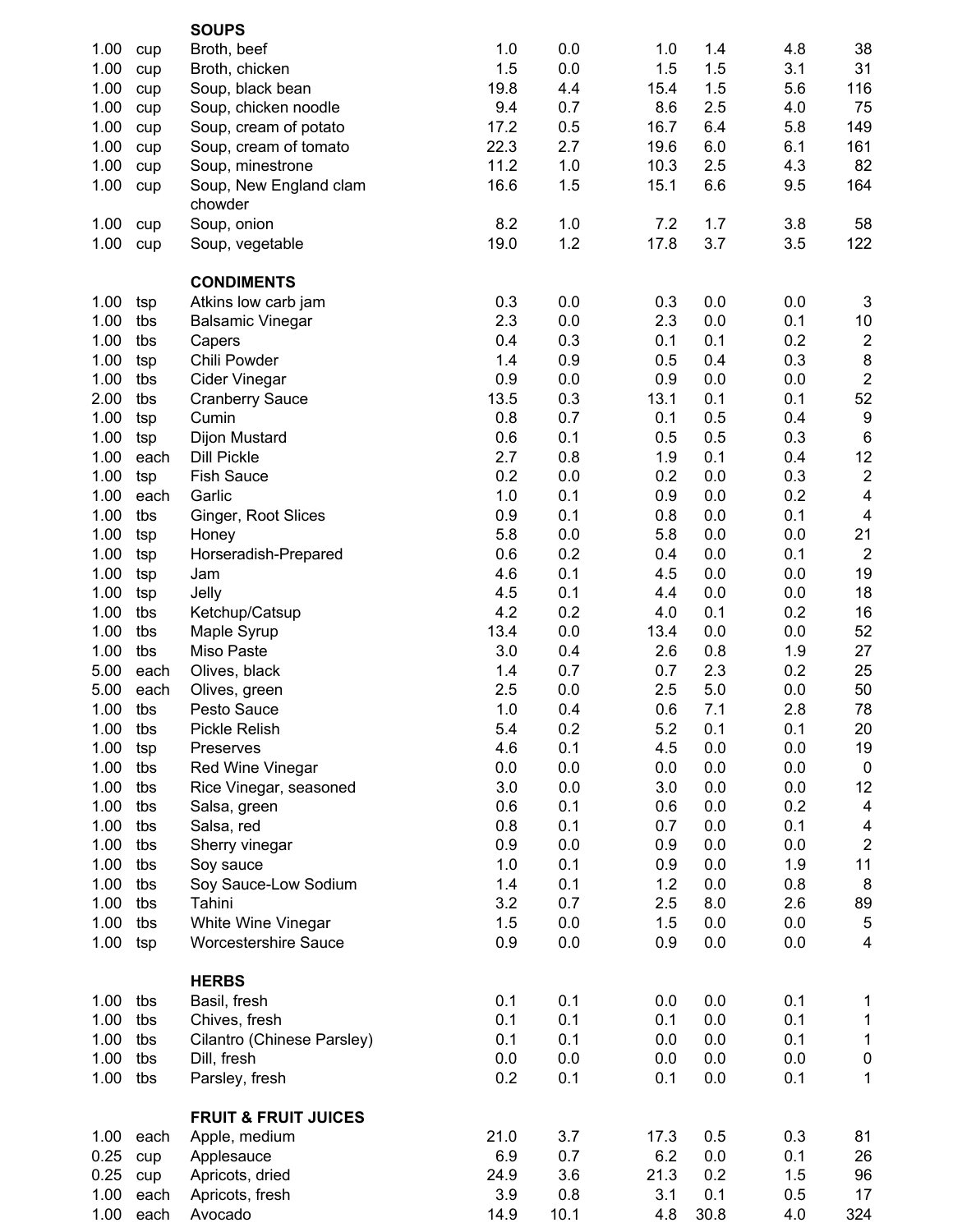| 1.00 | each       | Banana, small                   | 23.7 | 2.4 | 21.2 | 0.5     | 1.0 | 93                      |
|------|------------|---------------------------------|------|-----|------|---------|-----|-------------------------|
| 0.25 | cup        | <b>Blackberries</b>             | 4.6  | 1.9 | 2.7  | 0.1     | 0.3 | 19                      |
| 0.25 | cup        | <b>Blueberries</b>              | 5.1  | 1.0 | 4.1  | 0.1     | 0.2 | 20                      |
| 0.25 | cup        | Cantaloupe                      | 3.3  | 0.3 | 3.0  | 0.1     | 0.4 | 14                      |
| 0.25 | cup        | Cherries                        | 4.8  | 0.7 | 4.2  | 0.3     | 0.4 | 21                      |
| 0.25 | cup        | Cranberries, raw                | 3.0  | 1.0 | 2.0  | 0.0     | 0.1 | 12                      |
| 0.25 | cup        | Currants, dried                 | 26.7 | 2.4 | 24.2 | 0.1     | 1.5 | 102                     |
| 0.25 | cup        | Dates, chopped                  | 32.7 | 3.3 | 29.4 | 0.2     | 0.9 | 122                     |
| 0.25 | cup        | Figs, dried                     | 32.5 | 5.8 | 26.7 | 0.6     | 1.5 | 127                     |
| 1.00 | each       | Figs, fresh                     | 9.6  | 1.7 | 7.9  | 0.2     | 0.4 | 37                      |
| 0.50 | each       | Grapefruit Juice-Canned-        | 9.2  | 1.4 | 7.9  | 0.1     | 0.7 | 37                      |
|      |            | Unsweetened-Cup                 |      |     |      |         |     |                         |
| 0.25 | cup        | Grapes                          | 7.1  | 0.4 | 6.7  | 0.2     | 0.3 | 28                      |
| 0.25 | cup        | Honeydew Melon                  | 3.9  | 0.3 | 3.6  | 0.0     | 0.2 | 15                      |
| 0.50 | cup        | Juice, apple                    | 14.5 | 0.1 | 14.4 | 0.1     | 0.1 | 58                      |
| 0.50 | cup        | Juice, cranberry                | 18.2 | 0.1 | 18.1 | 0.1     | 0.0 | 72                      |
| 0.50 | cup        | Juice, grape                    | 18.9 | 0.1 | 18.8 | 0.1     | 0.7 | 77                      |
| 0.50 | cup        | Juice, grapefruit               | 11.1 | 0.1 | 10.9 | 0.1     | 0.6 | 47                      |
| 1.00 | tbs        | Juice, lemon                    | 1.3  | 0.1 | 1.3  | 0.0     | 0.1 | 4                       |
| 1.00 | tbs        | Juice, lime                     | 1.4  | 0.1 | 1.3  | 0.0     | 0.1 | $\overline{\mathbf{4}}$ |
| 0.50 | cup        | Juice, orange                   | 13.4 | 0.2 | 13.2 | 0.1     | 0.8 | 56                      |
| 0.50 | cup        | Juice, tomato                   | 5.1  | 0.5 | 4.7  | 0.1     | 0.9 | 21                      |
| 1.00 | each       | Kiwifruit                       | 11.3 | 2.6 | 8.7  | 0.3     | 0.8 | 46                      |
| 0.25 | cup        | Mango                           | 7.0  | 0.7 | 6.3  | 0.1     | 0.2 | 27                      |
| 1.00 | each       | Nectarine                       | 16.0 | 2.2 | 13.8 | 0.6     | 1.3 | 67                      |
| 1.00 | each       | Orange                          | 16.3 | 3.4 | 12.9 | 0.1     | 1.4 | 64                      |
| 0.25 | cup        | Papaya                          | 3.4  | 0.6 | 2.8  | 0.0     | 0.2 | 14                      |
| 1.00 | each       | Peach, medium                   | 10.9 | 2.0 | 8.9  | 0.1     | 0.7 | 42                      |
| 1.00 | each       | Pear, medium                    | 25.1 | 4.0 | 21.1 | 0.7     | 0.6 | 98                      |
| 0.25 | cup        | Pineapple                       | 4.8  | 0.5 | 4.3  | 0.2     | 0.2 | 19                      |
| 1.00 | each       | Plums                           | 8.6  | 1.0 | 7.6  | 0.4     | 0.5 | 36                      |
| 0.25 | cup        | Prunes                          | 26.7 | 3.0 | 23.6 | 0.2     | 1.1 | 102                     |
| 0.25 | cup        | Raspberries                     | 3.6  | 2.1 | 1.5  | 0.2     | 0.3 | 15                      |
| 0.25 | cup        | <b>Seedless Raisins</b>         | 32.6 | 1.7 | 31.0 | 0.2     | 1.3 | 124                     |
| 0.25 | cup        | Strawberries                    | 2.7  | 0.9 | 1.8  | 0.1     | 0.2 | 11                      |
| 1.00 | each       | Tangerine                       | 7.8  | 1.6 | 6.2  | 0.1     | 0.4 | 31                      |
| 0.25 | cup        | Watermelon                      | 2.8  | 0.2 | 2.6  | 0.2     | 0.2 | 12                      |
|      |            |                                 |      |     |      |         |     |                         |
|      |            | <b>VEGETABLES</b>               |      |     |      |         |     |                         |
| 1.00 | each       | Artichoke                       | 13.4 | 6.5 | 6.9  | 0.2     | 4.2 | 60                      |
| 1.00 | each       | Artichoke hearts, marinated     | 1.0  | 0.0 | 1.0  | 2.5     | 0.0 | 25                      |
| 6.00 | each       | Asparagus spears                | 3.8  | 1.4 | 2.4  | 0.3     | 2.3 | 22                      |
| 0.50 |            |                                 | 4.9  | 2.0 | 2.9  | 0.2     | 1.2 | 22                      |
| 1.00 | cup        | Beans, green<br><b>Bok Choi</b> | 1.5  | 0.7 | 0.8  | 0.1     | 1.1 | $\boldsymbol{9}$        |
| 0.50 | cup        | Broccoflower                    | 3.1  | 1.6 | 1.5  | 0.2     | 1.5 | 16                      |
| 0.50 | cup<br>cup | <b>Broccoli</b>                 | 3.9  | 2.3 | 1.7  | 0.3     | 2.3 | 22                      |
| 0.50 |            | Broccoli rabe                   | 2.0  | 0.0 | 2.0  | 0.0     | 1.3 | 10                      |
| 6.00 | cup        |                                 | 10.9 | 3.3 | 7.6  | 0.6     | 3.2 |                         |
|      | each       | <b>Brussels sprouts</b>         |      |     |      |         |     | 49                      |
| 0.50 | cup        | Cabbage, green                  | 1.9  | 0.8 | 1.1  | 0.1     | 0.4 | $\bf 8$                 |
| 0.50 | cup        | Cabbage, red                    | 1.9  | 0.8 | 1.1  | 0.1     | 0.5 | $\boldsymbol{9}$        |
| 0.50 | cup        | Cabbage, sauerkraut             | 5.1  | 3.0 | 2.1  | 0.2     | 1.1 | 22                      |
| 0.50 | cup        | Cabbage, savoy                  | 2.1  | 1.1 | 1.1  | 0.0     | 0.7 | $\boldsymbol{9}$        |
| 1.00 | each       | Carrots, medium                 | 7.3  | 2.2 | 5.1  | 0.1     | 0.7 | 31                      |
| 6.00 | each       | Cauliflower                     | 4.4  | 2.9 | 1.5  | 0.5     | 2.0 | 25                      |
| 1.00 | each       | Celery stalk                    | 1.5  | 0.7 | 0.8  | 0.1     | 0.3 | $\,6$                   |
| 1.00 | tbs        | Celery, chopped                 | 0.3  | 0.1 | 0.1  | 0.0     | 0.1 | $\mathbf{1}$            |
| 1.00 | each       | Chili Pepper                    | 0.0  | 0.0 | 0.0  | 0.0     | 0.0 | 20                      |
| 1.00 | tbs        | Chilies, green, chopped         | 0.5  | 0.5 | 0.0  | $0.0\,$ | 0.0 | $\sqrt{3}$              |
| 4.00 | oz-wt      | Collards                        | 7.3  | 4.1 | 3.2  | 0.4     | 3.1 | 37                      |
| 0.50 | cup        | Corn                            | 16.0 | 2.0 | 14.1 | 0.4     | 2.3 | 66                      |
| 1.00 | each       | Cucumber, English               | 4.0  | 1.1 | 2.8  | 0.3     | 0.9 | 19                      |
| 0.50 | each       | Cucumber, small                 | 2.5  | 0.7 | 1.8  | 0.2     | 0.6 | 12                      |
| 0.50 | cup        | Daikon                          | 1.8  | 0.7 | 1.1  | 0.0     | 0.3 | 8                       |